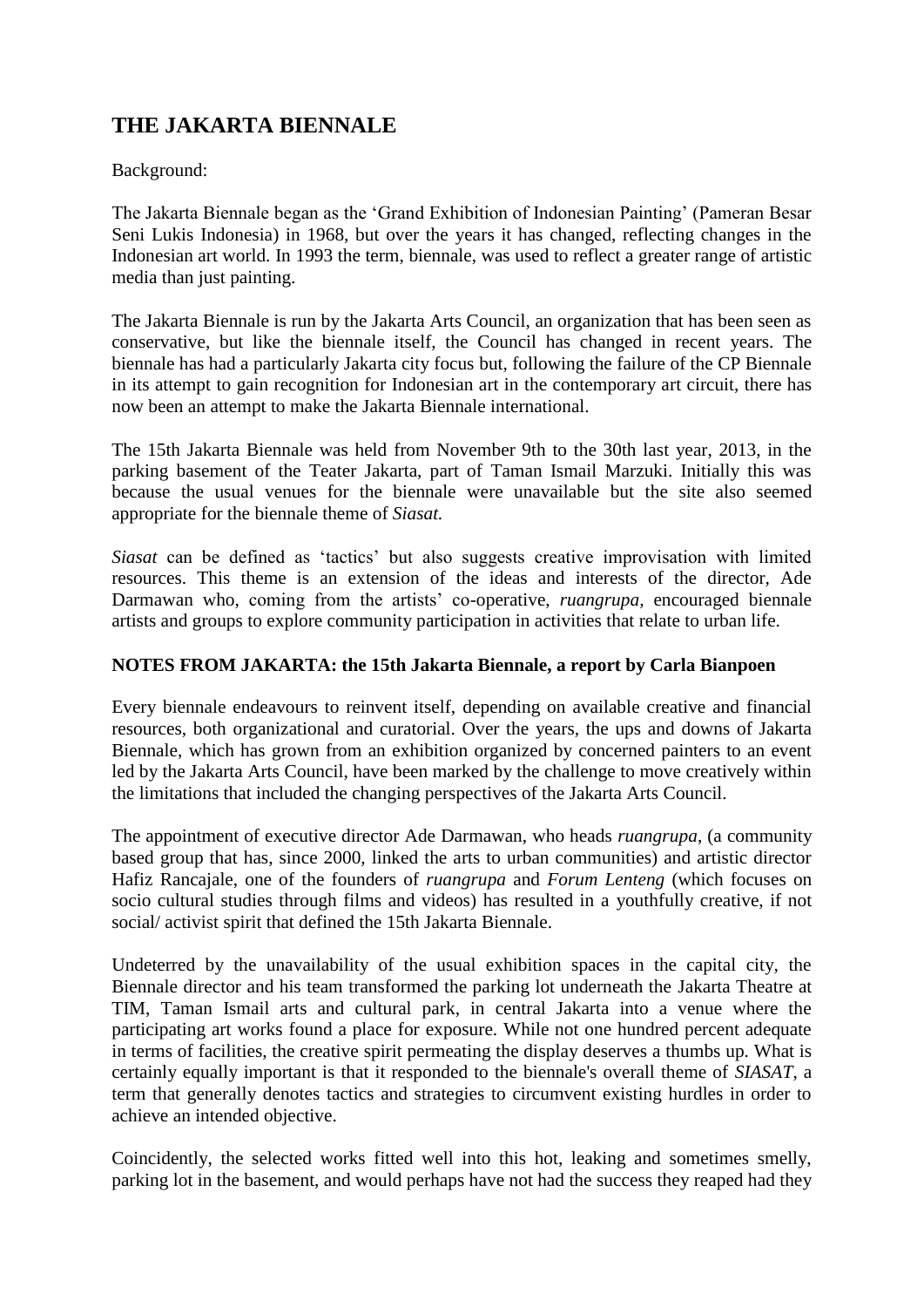been placed in a neat, white-cube-like venue. An additional advantage was the location which lies centrally at TIM, where students abound and folks seeking a respite from the urban stresses easily find access.

Some 48 artists and artists groups took part. Aside from Indonesia, also participating in this biennale were artists from The Netherlands, China, Canada, France, Singapore, South Africa, Australia, Argentina, Germany, Mexico, South Korea, Kenya, Palestine, Vietnam, the Czech Republic and Malaysia.

The parking lot was the largest venue accommodating some 40 works, but the biennale extended into smaller spaces along the streets, parks, traditional markets, and in the old city area, including Museum Seni Rupa dan Keramik. Workshops and other participatory projects were conducted in those parts of the city where art exhibitions are rarely held.

For the art crowds that are used to having mainstream exhibitions in the central part of the city, the remote corners where projects and workshops were held as part of the event, were less favourable due to complicated transportation. But activities in those places were important initiatives to spread art to art-margianalized places, and what is more, they involved the community not only in art, but in real projects benefitting the local community.

One such project was the facilitation of a futsal court underneath the highways in the densely populated Penjaringan area in North Jakarta where space for recreation is very limited. The project was undertaken by the *Jatiwaringin Art Factory* (JAF), which focuses on cultural studies through art and cultural activities, and the Penjaringan community-based *TROTTOIR* group who assisted in setting up the facility.



Enrico Halim installation, Jakarta Biennale.

Another interesting community project saw **Enrico Halim** take 10 invited teachers and artists to traditional markets and public spaces to share their knowledge of art. He did so using an old bemo transformed to an electrically driven vehicle which had been denied licence for operation on Jakarta's roads. **Abdulrahman Saleh** alias Maman took garbage men to decorate their gerobak, the carts that daily fetch the city's household trash. Enrico's Bio Bemo was featured in an artistic display at the major exhibition venue, as was the decorated garbage gerobak.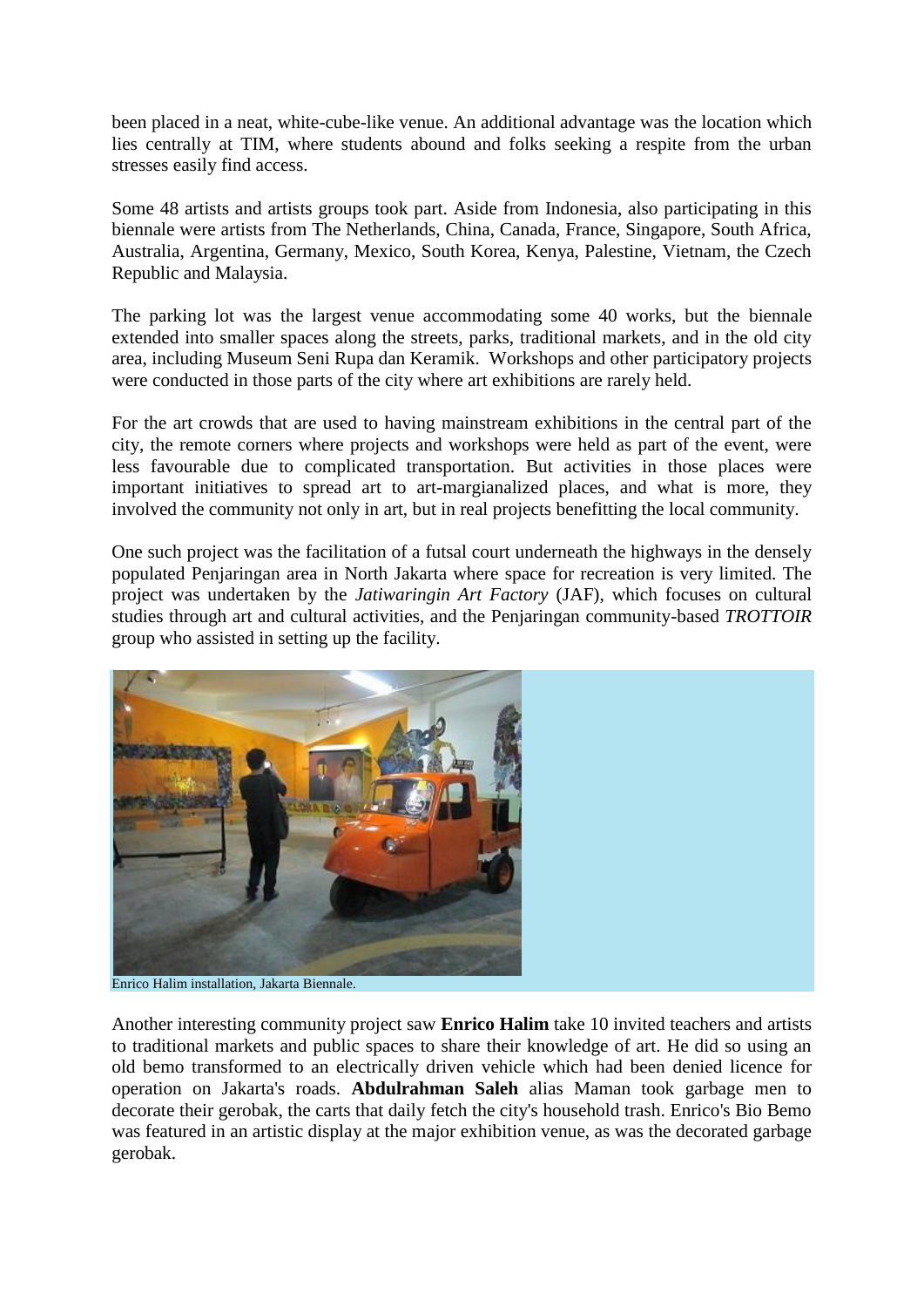

Abdulrahman Saleh installation, Jakarta Biennale.

*Sanggar Anak Akar* is a learning community for marginalized children that, since 1989, focused on the development of art through creative initiatives and the working of the senses. They put together a 'classroom' in the exhibition venue with marginalized youth giving a performance of drumming on school desks. A *Dining Space Project* showing alternative modes of gardening, glass recycling, utensil-making and more, was put together and coordinated by Lifepatch, a collective from Yogyakarta.

Given the background of both the executive director and the artistic director, it is no surprise that a major part of the works in this biennale was focused on social issues and community involvement.

In this art, social documentation and research have thus been given a fair share in the biennale. This was also underlined with the work by *Ace House Collective,* an art laboratory studying popular culture. Setting up a mini museum-like presentation of objects symbolic of urban lifestyle and pop culture, they signified the impact of shifting trends taking place in today's Bandungan area which is situated between Yogyakarta and Semarang.

Documenting and studying changing trends in society also featured in the work by the Malaysian artists group, *Lost Generation*. Their members interviewed citizens of Kuala Lumpur on the memories they held of the city and their visions for the city's future development. Photos of a variety of citizens, from all ethnic groups, were paired with recorded statements. At the Museum Seni Rupa dan Keramik, the video installation *Yang Tertinggal* by artist couple **Mella Jaarsma** and **Ninditiyo Adipurnomo** excelled. It was a perfect execution of portraits and interviews with member of the *Pusaka Tiga Suadara* ensemble, one of the remaining tanjidor groups in Eastern Jakarta, an almost extinct remnant of the historical music group from the colonial era. In the 18th century, Dutch slaves had to entertain their Dutch masters during dinner and parties with a mix of musical instruments, creating their typical Tanjidor genre.

How to manipulate make-believe was shown in **Agan Harahap**'s photography which took gossip and issues of social significance to make photographs without actually using a camera. **Davy Linggar**, a photographer of note, manoeuvred his discontent within the designated space for his exhibition by visualizing an analogy to his house as a haven of rest and recuperation, far from the maddening crowds. To that end he displayed a mix of paintings,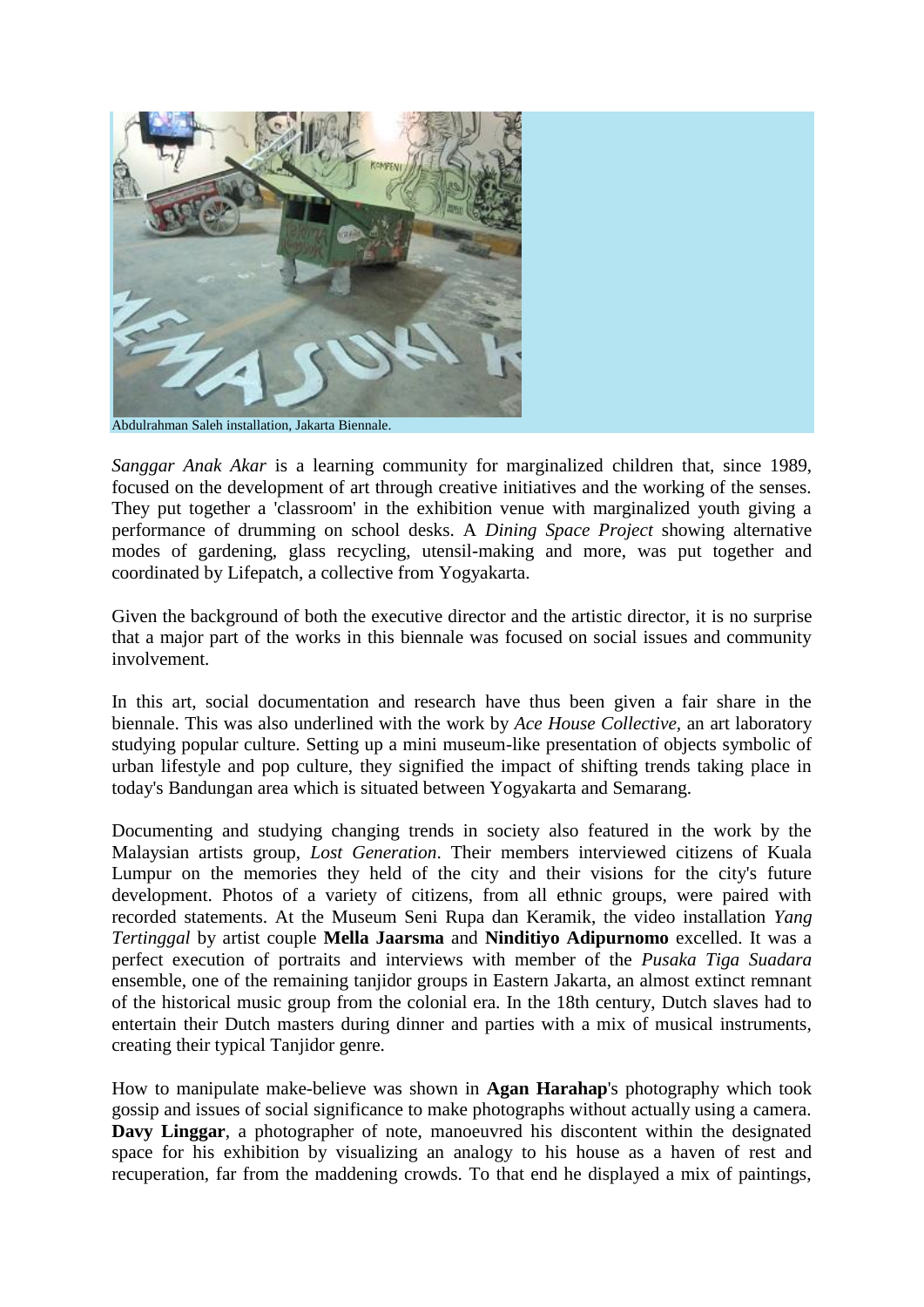photos and other objects in a closed glass cabinet which the public can only view from a distance.

The complicated diagrams on the wall by Canadian born philosophy professor and researcher/artist **Etienne Turbin** initially could have been bypassed by visitors, but Turpin sparked interest by relating them to the bird market and its 159 species of endangered and nearly extinct birds as a legacy of colonialism. During this period 8050 species of birds were exterminated and exported for samples in British museums. He suggested that violence still persists in the capture of birds and in keeping them in cages for human enjoyment.



The Azerbaijan born **Babi Badalov,** who now resides in Paris, traced his nomadic path in exile with a huge poetic mural that flowed to an installation on the floor. Emotive text was artistically spread over the wall drawings, illustrating the fallacy of borders and discrimination in general.



Melati Suryodarmo performance, Jakarta Biennale.

*Sweet Dreams Sweet*, designed and contextualised by **Melati Suryodarmo**, was a stand-out performance by thirty female performers. They were clad in white, their faces and heads